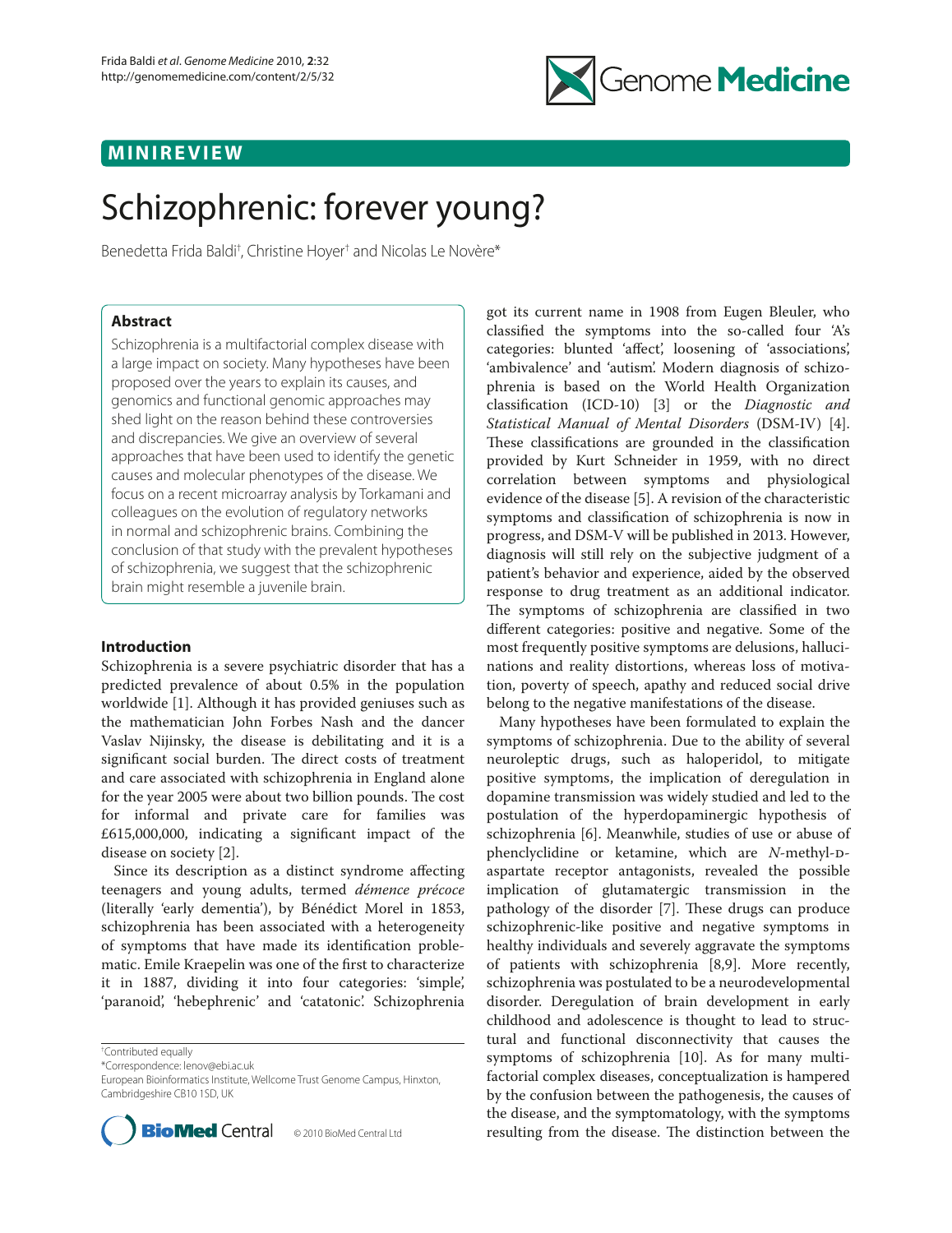two domains became even more blurred with the advent of functional genomics.

## **Pathogenesis**

Although environmental risk factors play a role in the progress of schizophrenia, there seems to be a strong heritable component for the development of the disease, as observed in twin studies [11] and in high-incidence families [12]. Knowledge of the susceptibility genes could improve the treatment of patients by allowing earlier intervention through treatment, increasing the chances of alleviating the symptoms or even recovery. To date, many genomic studies, such as linkage analysis, genome association, genome-wide analysis of single nucleotide polymorphism and copy number variations, have tried to investigate the genetic origin of schizophrenia, without clear-cut results. Using the genetic information from families with a high incidence for the disease, candidate chromosomal regions have been identified [13,14]. Single nucleotide polymorphism analysis, which for other diseases such as Parkinson's disease or Alzheimer's disease has clearly highlighted interesting candidate genes, has shown ambiguous results for schizophrenia. Nevertheless, different gene sets have been highlighted, including *ERBB4*, major histocompatibility complex (MHC) class I and II [15], *COMT* [16] and *DISC1* [17], although the data appear to lack reproducibility. This may be due to the susceptibility of these approaches to false-positive results. Additionally, the phenotypic heterogeneity of schizophrenia could also be the result of a heterogeneous pathogenotype diluting signals of single interesting genes in genome-wide studies.

### **Molecular symptomatology**

In addition to genomic studies, transcriptomic [18] and proteomic [19] approaches have been used, producing sets of candidate genes that are not necessarily congruent with other studies. Moreover, in the analysis of data from divergent sources, we must bear in mind that medical treatment can cause severe differences in protein production levels and tissue organization [20]. Cause of death, handling and sample preparation must also be taken into account. Although it is difficult to name specific genes or proteins that are involved in the development of the disease, some biological functions seem to play a particularly important role, such as certain cell signaling pathways, synaptic transmission, energy metabolism with a particular focus on mitochondrial protein, and oxidative stress damage [21]. Recently, a coexpression network analysis was performed by Torkamani and colleagues [22] using microarray expression data from postmortem brain samples. The study included 47 patients with schizophrenia (diagnosis based on DSM-IV criteria) and 54 healthy controls, with an age range of 19 to 81 years. They used the ARACNE algorithm, which is an information theoretic approach [23], on the microarray expression profiles to determine the underlying regulatory network topology and identify regulatory modules therein using hierarchical clustering. This analysis emphasized that schizophrenia might not be the result of just a few highly deregulated candidate genes. It suggested that the overall regulatory structure in the schizophrenic brain is kept intact, while subtle deregulations occur within certain identified regulatory modules. Gene ontology enrichment studies relate those affected modules to typical neuronal functions. The study addressed not only the differential gene regulation between cases and controls, but also the developmental and degenerative nature of schizophrenia, taking into account the age of each subject. Analysis of the data also highlighted modules that might be differentially expressed, dependent on age, in healthy and diseased subjects.

## **A schizophrenic brain might resemble a juvenile brain**

Torkamani and colleagues identified sets of genes that showed age-dependent regulation in patients, but not in healthy subjects, including genes functionally related to chromosome organization, the cell cycle, DNA damage repair, transport processes, lipid metabolism, neuronal regeneration and neurogenesis. Conversely, the agerelated downregulation of genes in modules associated with developmental processes such as neuronal differentiation, neurite outgrowth and synaptic transmission appeared to be absent in patients with schizophrenia. These findings lend weight to the neurodevelopmental hypothesis of schizophrenia. A recent imaging study showed that one of the prominent phenotypical properties of the schizophrenic brain is an abnormal development of grey matter [24]. Grey matter density in patients with schizophrenia peaks during adolescence, and then it decreases faster than in healthy individuals. The healthy group displays a continuous decrease from early adolescence onwards, and this slows down during adulthood. This difference reflects the progressive character of the disease, and might be related to the groups of age-dependent genes deregulated in patients. A component of the disease seems to be abnormal development of the brain, which is blocked in a juvenile stage, as suggested by the modules that fail to be downregulated in patients with schizophrenia. Among the genes involved is the gene encoding dopamine D1 receptor, which is usually downregulated during aging, and is foremost in cortical and caudate regions in normal individuals [25]. Included in the dataset studied by Torkamani and colleagues was *COMT* (the gene encoding catechol-*O*-methyl transferase), which is another gene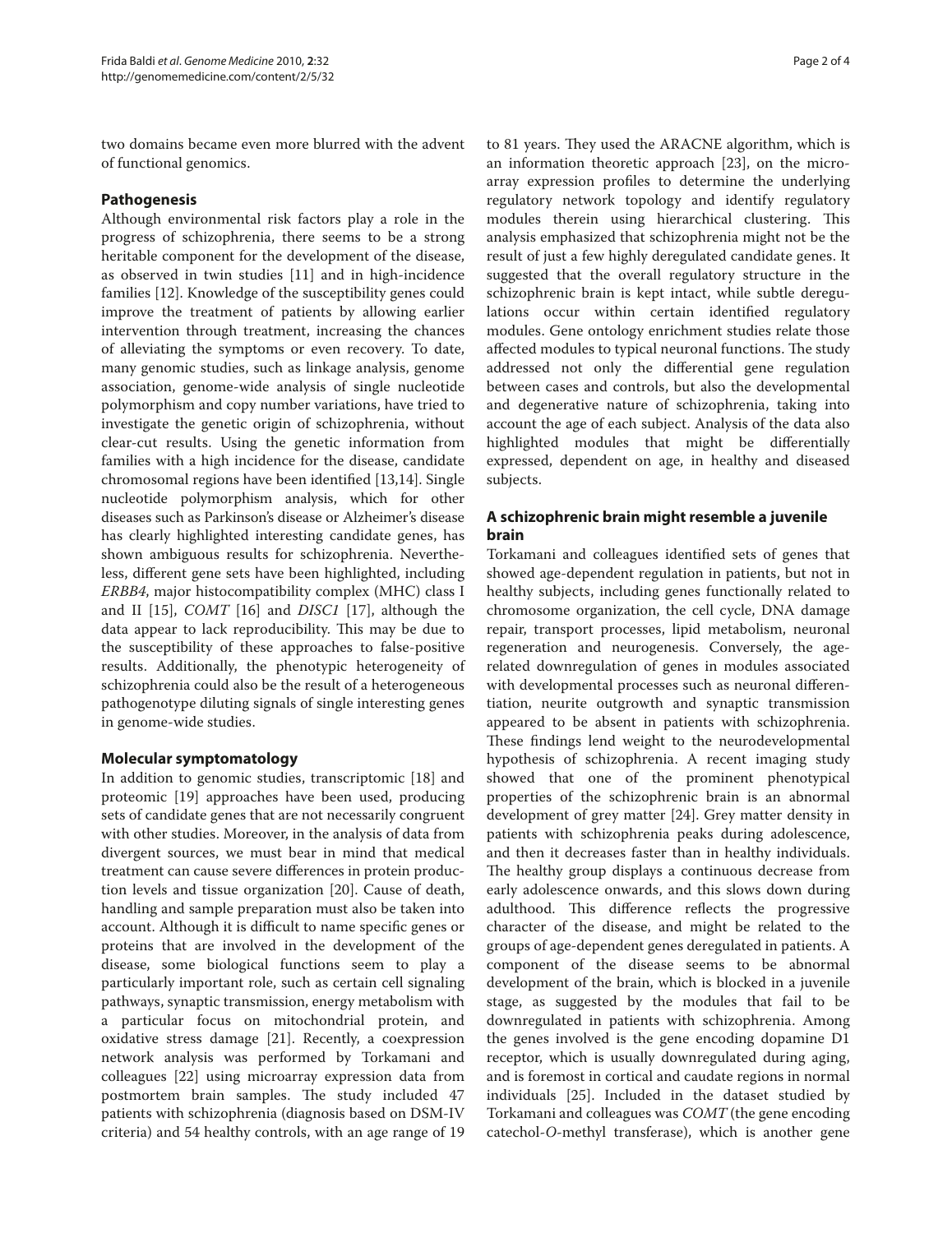related to dopamine signaling that has previously been implicated in the development of schizophrenia. *COMT* is part of the differentially regulated modules that are age independent. The hyperactive state of the dopamine system in a patient with schizophrenia resembles the dopamine hyperactivity in the brain of an adolescent [26], and it might show how a regulatory feature that might be beneficial during a certain life stage (at least on a population based scale) could result in a psychiatric disease if proper shutdown of the system fails. Unfortunately, the dopamine D2 receptor, upon which the dopamine hypothesis of schizophrenia was originally based, was not present in the dataset studied by Torkamani and colleagues. The glutamate system in the brain of patients is also affected. The number of glutamatergic synapses peaks during early childhood in healthy individuals, and subsequently decreases with rapid decline during adolescence [27]. In the schizophrenic brain, this mechanism fails, again indicating that the brain is stuck in an adolescent developmental stage.

### **Conclusions**

A major issue today lies in the diagnosis of schizophrenia because of its very broad symptomatic range. This is also reflected in the outcome of genomic and proteomic studies. Many of the candidate genes that have been identified are shared with other mental disorders. Schizophrenia might not be a single disease with a distinct and clear pathogenesis, but rather a sum of different subtle genetic deregulations. The subset of these deregulations present in each individual could account for the heterogeneity of the observed different psychotic phenotypes. Small-scale analyses, such as family studies, tend to associate single genetic variations with a disease. These variations could be a major risk factor for that family, but might not cause the disease when put into another genetic background, and this is where large-scale analyses come into play. In a sufficiently large dataset, the effect of emphasizing single variations is averaged out and allows the analysis of biological pathways instead of single genes, as presented in the paper by Torkamani *et al*. When sufficient data become available, quantitative computational systems biology could provide kinetic models that aid in understanding the nature of the deregulations present in the pathways of the schizophrenic brain. This would allow the identification of a set of network nodes that could be targeted in a combined drug therapy. A polypharmacology approach, where multiple targets are taken into account at the same time, could help the network to restore a healthy state.

One of the issues to be addressed in schizophrenia research is the standardization of protocols and the minimum amount of information required for a study. Examples in various fields have been gathered under the

umbrella of the Minimum Information for Biological and Biomedical Investigations project [28]. Especially in schizophrenia research, it is necessary to provide the history of drug treatment, the cause of death and the age of a sample, as well as environmental factors that might have influenced development of the disease. A rigorous statistical approach to the data and its clear declaration should also be included. It is also advisable to provide general access to the data and analyses to enable comparisons between studies, interpretation of results, and meta analyses.

#### **Competing interests**

The authors declare that they have no competing interests.

#### **Authors' contributions**

Each author contributed to the manuscript. BFB and CH made equal contributions.

#### **Acknowledgements**

We thank Nick Juty for proofreading the manuscript, and Mike Croning and Louie van de Laagemaat for useful discussions.

#### Published: 18 May 2010

#### **References**

- Goldner EM, Hsu L, Waraich P, Somers JM: Prevalence and incidence studies of schizophrenic disorders: a systematic review of the literature. *Can J Psychiatry* 2002, 47:833-843.
- 2. Mangalore R, Knapp M: Cost of schizophrenia in England. *J Ment Health Policy Econ* 2007, 10:23-41.
- 3. World Health Organization: *The ICD-10 Classification of Mental and Behavioural Disorders - Diagnostic Criteria for Research*. Geneva: World Health Organization; 1993.
- 4. American Psychiatric Association: *Diagnostic and Statistical Manual of Mental Disorders*. Washington, DC: American Psychiatric Association; 2000.
- 5. Schneider K: *Clinical Psychopathology*. 5th edition. New York: Grune and Stratton; 1959.
- 6. Seeman P: Dopamine receptors and the dopamine hypothesis of schizophrenia. *Synapse* 1987, 1:133-152.
- 7. Olney JW, Newcomer JW, Farber NB: NMDA receptor hypofunction model of schizophrenia. *J Psychiatr Res* 1999, 33:523-533.
- Javitt DC, Zukin SR: Recent advances in the phencyclidine model of schizophrenia. *Am J Psychiatry* 1991, 148:1301-1308.
- 9. Krystal JH, Karper LP, Seibyl JP, Freeman GK, Delaney R, Bremner JD, Heninger GR, Bowers MB, Charney DS: Subanesthetic effects of the noncompetitive NMDA antagonist, ketamine, in humans. Psychotomimetic, perceptual, cognitive, and neuroendocrine responses. *Arch Gen Psychiatry* 1994, 51:199-214.
- 10. Karlsgodt KH, Sun D, Jimenez AM, Lutkenhoff ES, Willhite R, van Erp TGM, Cannon TD: Developmental disruptions in neural connectivity in the pathophysiology of schizophrenia. *Dev Psychopathol* 2008, 20:1297-1327.
- 11. Sullivan PF, Kendler KS, Neale MC: Schizophrenia as a complex trait: evidence from a meta-analysis of twin studies. *Arch Gen Psychiatry* 2003, 60:1187-1192.
- 12. Brandon NJ, Millar JK, Korth C, Sive H, Singh KK, Sawa A: Understanding the role of DISC1 in psychiatric disease and during normal development. *J Neurosci* 2009, 29:12768-12775.
- 13. Badner JA, Gershon ES: Meta-analysis of whole-genome linkage scans of bipolar disorder and schizophrenia. *Mol Psychiatry* 2002, 7:405-411.
- 14. Lewis CM, Levinson DF, Wise LH, DeLisi LE, Straub RE, Hovatta I, Williams NM, Schwab SG, Pulver AE, Faraone SV, Brzustowicz LM, Kaufmann CA, Garver DL, Gurling HMD, Lindholm E, Coon H, Moises HW, Byerley W, Shaw SH, Mesen A, Sherrington R, O'Neill FA, Walsh D, Kendler KS, Ekelund J, Paunio T, Loennqvist J, Peltonen L, O'Donovan MC, Owen MJ, *et al.*: Genome scan meta-analysis of schizophrenia and bipolar disorder, part II: schizophrenia. *Am J Hum Genet* 2003, 73:34-48.
- 15. Shi J, Levinson DF, Duan J, Sanders AR, Zheng Y, Pe'er I, Dudbridge F, Holmans